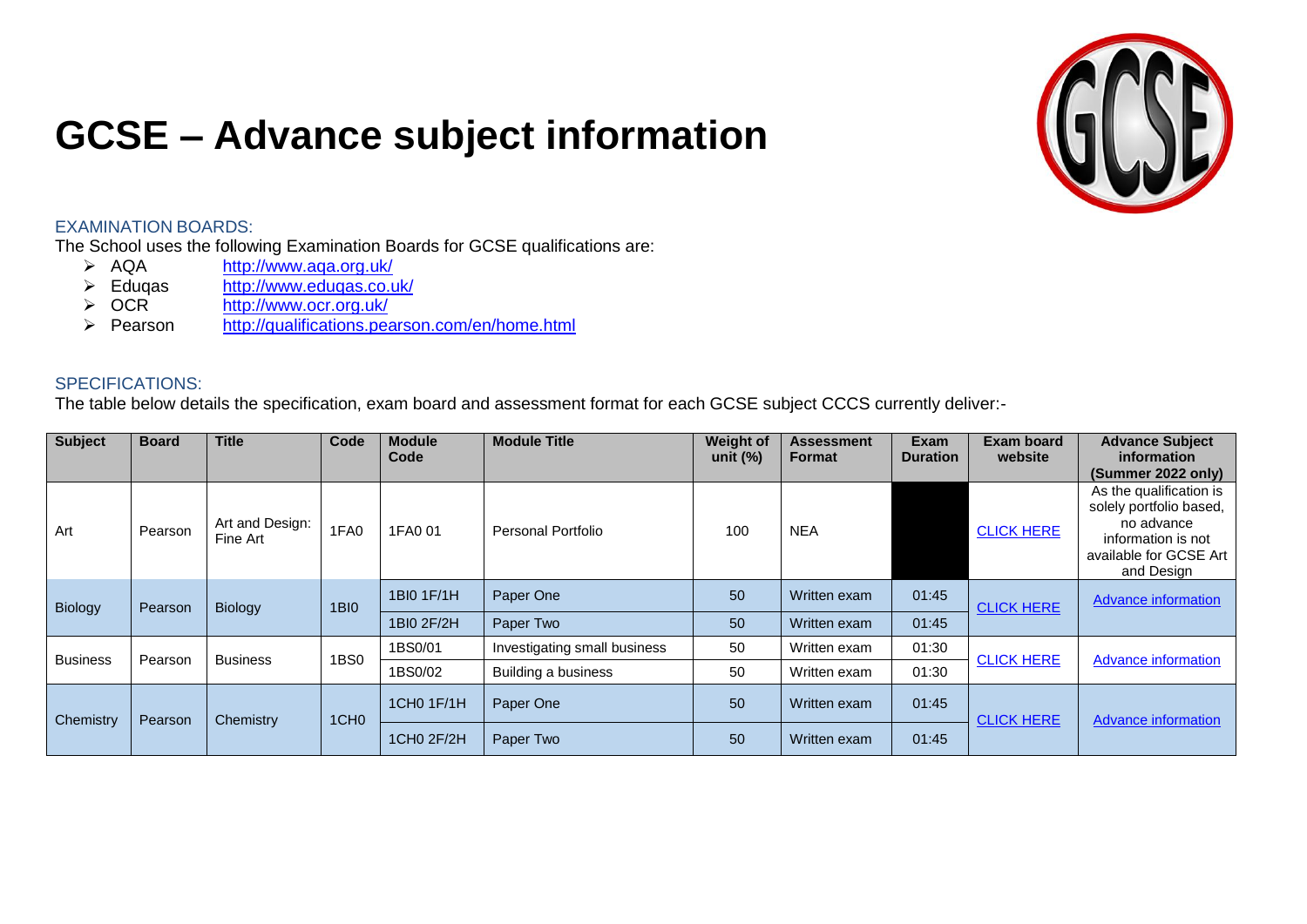| <b>Subject</b>        | <b>Board</b> | <b>Title</b>            | Code             | <b>Module</b><br>Code                   | <b>Module Title</b>                                    | <b>Weight of</b><br>unit $(\%)$ | <b>Assessment</b><br><b>Format</b> | <b>Exam</b><br><b>Duration</b> | <b>Exam board</b><br>website | <b>Advance Subject</b><br>information<br>(Summer 2022 only)                                                    |
|-----------------------|--------------|-------------------------|------------------|-----------------------------------------|--------------------------------------------------------|---------------------------------|------------------------------------|--------------------------------|------------------------------|----------------------------------------------------------------------------------------------------------------|
| Computer              |              | Computer                | 1CP <sub>2</sub> | 1CP2/01                                 | Principles of Comp. Science                            | 50                              | Written exam                       | 01:30                          |                              |                                                                                                                |
| Science               | Pearson      | Science                 |                  | 1CP2/02                                 | Application Comp. Thinking                             | 50                              | Onscreen<br>exam                   | 02:00                          | <b>CLICK HERE</b>            | <b>Advance information</b>                                                                                     |
|                       |              |                         |                  | C690U10-1                               | <b>Devising Theatre</b>                                | 40                              | <b>NEA</b>                         |                                | <b>CLICK HERE</b>            |                                                                                                                |
| Drama                 | Edugas       | Drama                   | C690<br>QS       | C690U20-1                               | Performing                                             | 20                              | <b>NEA</b>                         |                                |                              | <b>Advance information</b>                                                                                     |
|                       |              |                         |                  | C690U30-1                               | <b>Interpreting Theatre</b>                            | 40                              | Written exam                       | 01:30                          |                              |                                                                                                                |
| Design &              | Pearson      | Design &                | 1DT <sub>0</sub> | 1DT0/1F                                 | Core content and Timbers                               | 50                              | Written exam                       | 01:45                          |                              |                                                                                                                |
| Technology            |              | Technology              |                  | 1DT0/02                                 | Investigate, Design, Make,<br>Evaluate                 | 50                              | <b>NEA</b>                         |                                | <b>CLICK HERE</b>            | Advance information                                                                                            |
|                       |              |                         |                  | 8700/1                                  | <b>Explorations in Creative</b><br>Reading and Writing | 50                              | Written exam                       | 01:45                          | <b>CLICK HERE</b>            | Advance information                                                                                            |
| English<br>Language   | <b>AQA</b>   | English<br>Language     | 8700             | 8700/2                                  | Writers' Viewpoints and<br>Perspectives                | 50                              | Written exam                       | 01:45                          |                              |                                                                                                                |
|                       |              |                         |                  | 8700/C                                  | Spoken Language                                        |                                 | <b>NEA</b>                         |                                |                              |                                                                                                                |
| English<br>Literature | <b>AQA</b>   | English<br>Literature   | 8702             | 8702/1                                  | Shakespeare and the 19th-<br>century novel             | 40                              | Written exam                       | 01:45                          |                              | Advance information<br>is not available for<br><b>GCSE English</b>                                             |
|                       |              |                         |                  | 8702/2                                  | Modern texts and poetry                                | 60                              | Written exam                       | 02:15                          | <b>CLICK HERE</b>            | Literature, for the<br>summer 2022 series.<br>However, there is<br>greater optionality<br>within this subjects |
| Food                  | <b>OCR</b>   | Food<br>Preparation and | J309             | J309/01<br>Food preparation & nutrition | 50                                                     | Written exam                    | 01:30                              | <b>CLICK HERE</b>              | <b>Advance information</b>   |                                                                                                                |
|                       |              | <b>Nutrition</b>        | B                | J309/05                                 | Food preparation task                                  | 35                              | <b>NEA</b>                         |                                |                              |                                                                                                                |
| French                | <b>AQA</b>   | French                  |                  | 8658 LF/H                               | French Listening                                       | 25                              | Written exam                       | 00:35(f)<br>00:45(h)           |                              |                                                                                                                |
|                       |              |                         | 8658             | 8658 SF/H                               | French Speaking                                        | 25                              | Speaking<br>exam                   |                                | <b>CLICK HERE</b>            | <b>Advance information</b>                                                                                     |
|                       |              |                         |                  | 8658 RF/H                               | French Reading                                         | 25                              | Written exam                       | 00:45(f)<br>01:00(h)           |                              |                                                                                                                |
|                       |              |                         |                  | 8658 WF/H                               | <b>French Writing</b>                                  | 25                              | Written exam                       | 01:00(f)<br>01:15(h)           |                              |                                                                                                                |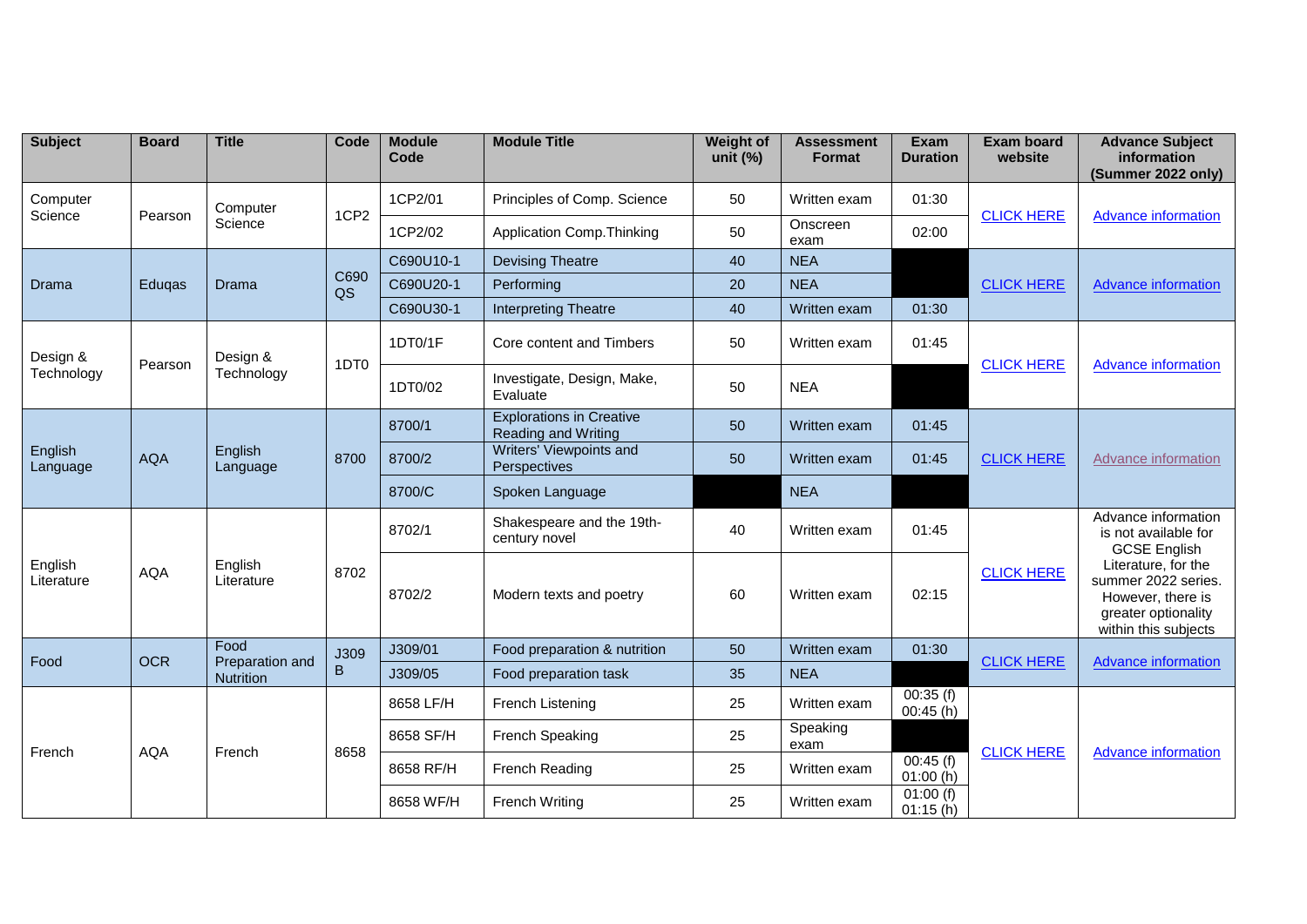| <b>Subject</b> | <b>Board</b> | <b>Title</b>            | Code       | <b>Module</b><br>Code | <b>Module Title</b>                              | <b>Weight of</b><br>unit $(\%)$ | <b>Assessment</b><br><b>Format</b> | <b>Exam</b><br><b>Duration</b> | <b>Exam board</b><br>website | <b>Advance Subject</b><br>information<br>(Summer 2022 only)                                                                                                       |                                                                                         |  |           |                            |      |              |       |  |  |
|----------------|--------------|-------------------------|------------|-----------------------|--------------------------------------------------|---------------------------------|------------------------------------|--------------------------------|------------------------------|-------------------------------------------------------------------------------------------------------------------------------------------------------------------|-----------------------------------------------------------------------------------------|--|-----------|----------------------------|------|--------------|-------|--|--|
| Geography      | <b>OCR</b>   | Geography B             |            | J384/01               | <b>Our Natural World</b>                         | 35                              | Written exam                       | 01:15                          |                              | Advance information<br>is not available for<br>GCSE Geography, for<br>the summer 2022<br>series. However, there<br>is greater optionality<br>within this subjects |                                                                                         |  |           |                            |      |              |       |  |  |
|                |              |                         | J384       | J384/02               | People and Society                               | 35                              | Written exam                       | 01:15                          | <b>CLICK HERE</b>            |                                                                                                                                                                   |                                                                                         |  |           |                            |      |              |       |  |  |
|                |              |                         |            | J384/03               | <b>Geographical Exploration</b>                  | 30                              | Written exam                       | 01:30                          |                              |                                                                                                                                                                   |                                                                                         |  |           |                            |      |              |       |  |  |
|                |              |                         |            | 8668 LF/H             | German Listening                                 | 25                              | Written exam                       | 00:35(f)<br>00:45(h)           | <b>CLICK HERE</b>            |                                                                                                                                                                   |                                                                                         |  |           |                            |      |              |       |  |  |
| German         | <b>AQA</b>   | German                  | 8668       | 8668 SF/H             | German Speaking                                  | 25                              | Speaking<br>exam                   |                                |                              | <b>Advance information</b>                                                                                                                                        |                                                                                         |  |           |                            |      |              |       |  |  |
|                |              |                         |            | 8668 RF/H             | German Reading                                   | 25                              | Written exam                       | 00:45(f)<br>01:00(h)           |                              |                                                                                                                                                                   |                                                                                         |  |           |                            |      |              |       |  |  |
|                |              |                         |            | 8668 WF/H             | German Writing                                   | 25                              | Written exam                       | 01:00(f)<br>01:15(h)           |                              |                                                                                                                                                                   |                                                                                         |  |           |                            |      |              |       |  |  |
| History        | Pearson      | History                 | 1HIO       | 1HI0 10               | <b>Crime &amp; Punishment</b>                    | 30                              | Written exam                       | 01:15                          | <b>CLICK HERE</b>            | Advance information<br>is not available for<br><b>GCSE English</b><br>Literature, for the                                                                         |                                                                                         |  |           |                            |      |              |       |  |  |
|                |              |                         |            | 1HI0 2R               | Superpower / Elizabethan                         | 40                              | Written exam                       | 01:45                          |                              |                                                                                                                                                                   |                                                                                         |  |           |                            |      |              |       |  |  |
|                |              |                         | <b>BR</b>  |                       | 1HI0 31                                          | Weimar & Nazi Germany           | 30                                 | Written exam                   | 01:20                        |                                                                                                                                                                   | summer 2022 series.<br>However, there is<br>greater optionality<br>within this subjects |  |           |                            |      |              |       |  |  |
|                | <b>AQA</b>   | Mathematics             |            |                       | 8300 1F/H                                        | Paper 1 - Non-Calculator        | 33.3                               | Written exam                   | 01:30                        |                                                                                                                                                                   |                                                                                         |  |           |                            |      |              |       |  |  |
| Maths          |              |                         | 8300       | 8300 2F/H             | Paper 2 - Calculator                             | 33.3                            | Written exam                       | 01:30                          | <b>CLICK HERE</b>            | <b>Advance information</b>                                                                                                                                        |                                                                                         |  |           |                            |      |              |       |  |  |
|                |              |                         |            |                       |                                                  |                                 |                                    |                                |                              |                                                                                                                                                                   |                                                                                         |  | 8300 3F/H | Paper 3 - Calculator       | 33.3 | Written exam | 01:30 |  |  |
|                | Eduqas       |                         |            |                       |                                                  |                                 |                                    |                                |                              |                                                                                                                                                                   |                                                                                         |  | C680U10-1 | <b>Exploring the Media</b> | 40   | Written exam | 01:30 |  |  |
| Media          |              | Media<br><b>Studies</b> | C680<br>QS | C680U20-1             | <b>Understanding Media Forms</b><br>and Products | 30                              | Written exam                       | 01:30                          | <b>CLICK HERE</b>            | <b>Advance information</b>                                                                                                                                        |                                                                                         |  |           |                            |      |              |       |  |  |
|                |              |                         |            | C680U30-1             | <b>Creating Media Products</b>                   | 30                              | <b>NEA</b>                         |                                |                              |                                                                                                                                                                   |                                                                                         |  |           |                            |      |              |       |  |  |
| Music          | Pearson      | Music                   | 1MU0       | 1MU0 01               | <b>Performing Music</b>                          | 30                              | <b>NEA</b>                         |                                | <b>CLICK HERE</b>            |                                                                                                                                                                   |                                                                                         |  |           |                            |      |              |       |  |  |
|                |              |                         |            | 1MU0 02               | Composing                                        | 30                              | <b>NEA</b>                         |                                |                              | <b>Advance information</b>                                                                                                                                        |                                                                                         |  |           |                            |      |              |       |  |  |
|                |              |                         |            | 1MU0 03               | Appraising                                       | 40                              | Written exam                       | 01:45                          |                              |                                                                                                                                                                   |                                                                                         |  |           |                            |      |              |       |  |  |